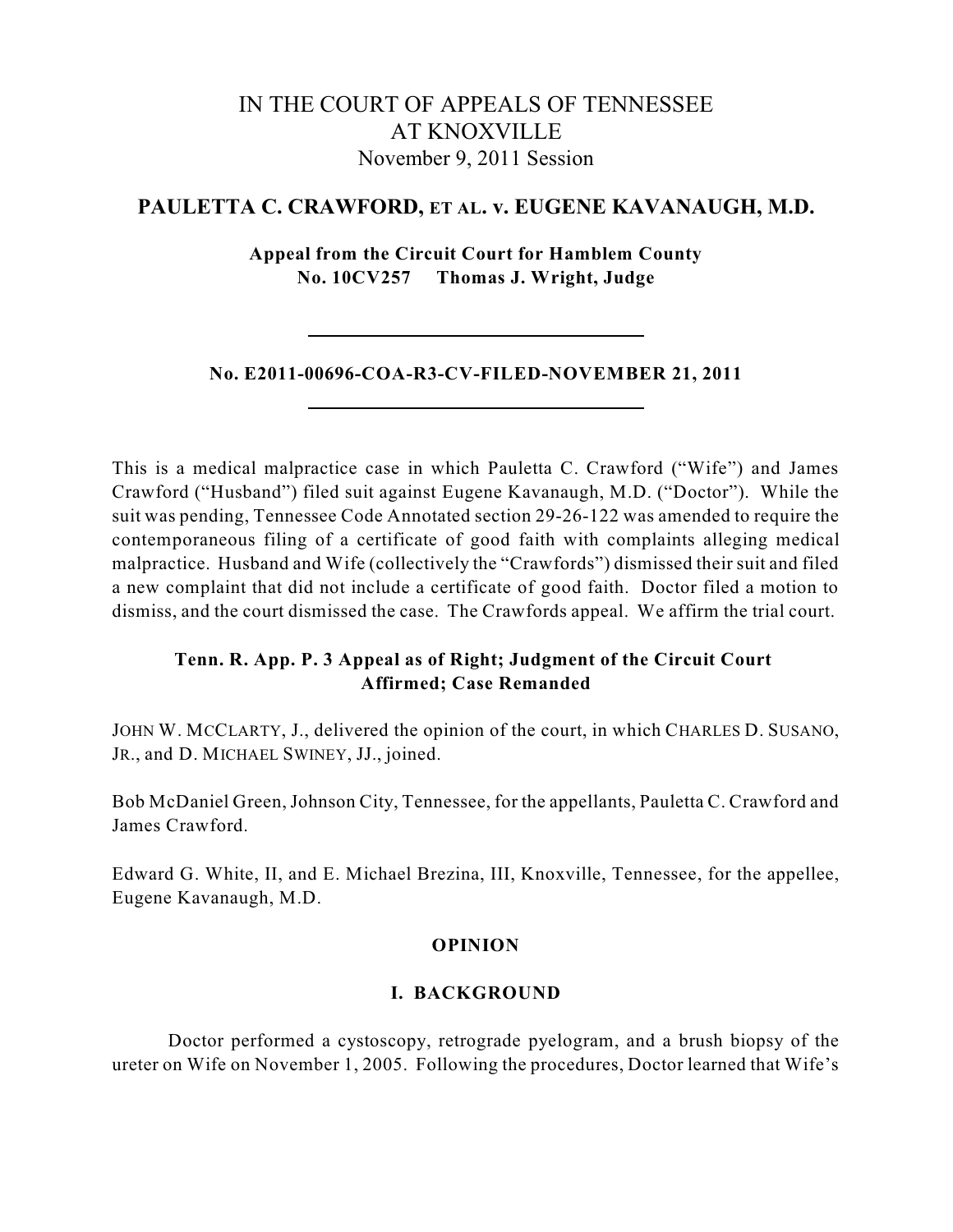ureter brushing contained "rare atypical urothelial cells" and "scattered groups of urothelial cells with mild reactive changes." On November 15, 2005, Doctor performed a right uretectomy and ureteroneocystostomy on Wife. Days after the November 15 procedures, Wife experienced "nausea and vomiting, electrolyte changes, hypokalemia, and infection around the incision[,] and pneumonia." While another doctor was performing an unrelated surgery on Wife in December, it was discovered that Wife possibly had a bowel obstruction. With Doctor's assistance, Wife underwent further surgery to remedy problems with her bowel. According to Wife, she spent "many additional weeks" in the hospital and "many months of recuperation and rehabilitation" as a result of the November 15 procedures. Wife believed that Doctor's November 15 procedures caused her "pain [and] suffering" and necessitated "additional surgical intervention" to remedy the problems with her bowel.

The Crawfords initially filed suit against Doctor on November 17, 2006. Before the suit went to trial and approximately two years after the suit was initially filed, the legislature amended the Medical Malpractice Act (the "Act"), creating notice and filing requirements. The Act was amended again in 2009 and substantial revisions to Tennessee Code Annotated section 29-26-122 were enacted. The second amendment provided, in pertinent part,

In any medical malpractice action in which expert testimony is required by § 29-26-115, the plaintiff or plaintiff's counsel shall file a certificate of good faith with the complaint. If the certificate is not filed with the complaint, the complaint shall be dismissed, as provided in subsection (c), absent a showing that the failure was due to the failure of the provider to timely provide copies of the claimant's records requested as provided in § 29-26-121 or demonstrated extraordinary cause.

Tenn. Code Ann. § 29-26-122(a). The certificate must provide that

(1) The plaintiff or plaintiff's counsel has consulted with one (1) or more experts who have provided a signed written statement confirming that upon information and belief they:

(A) Are competent under § 29-26-115 to express an opinion or opinions in the case; and

(B) Believe, based upon the information available from the medical records concerning the care and treatment of the plaintiff for the incident or incidents at issue, that there is a good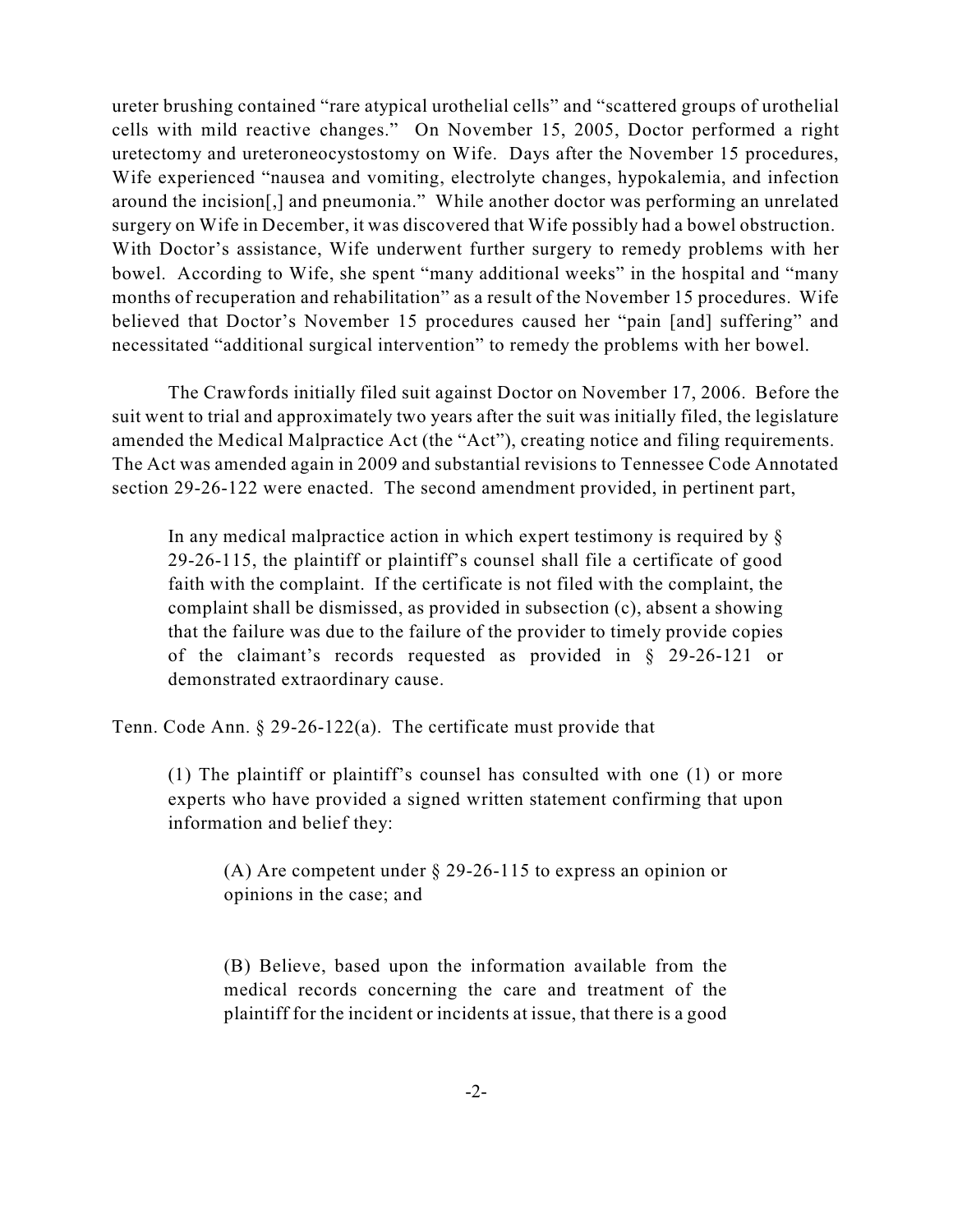faith basis to maintain the action consistent with the requirements of § 29-26-115; or

(2) The plaintiff or plaintiff's counsel has consulted with one (1) or more experts who have provided a signed written statement confirming that upon information and belief they:

(A) Are competent under § 29-26-115 to express an opinion or opinions in the case; and

(B) Believe, based upon the information available from the medical records reviewed concerning the care and treatment of the plaintiff for the incident or incidents at issue and, as appropriate, information from the plaintiff or others with knowledge of the incident or incidents at issue, that there are facts material to the resolution of the case that cannot be reasonably ascertained from the medical records or information reasonably available to the plaintiff or plaintiffs counsel; and that, despite the absence of this information, there is a good faith basis for maintaining the action as to each defendant consistent with the requirements of § 29-26-115.

Tenn. Code Ann. § 29-26-122(a). More than three months after the effective date of the second amendment, the Crawfords voluntarily dismissed their suit against Doctor.

The Crawfords then filed a new complaint against Doctor within one year of the dismissal of the first suit and more than one year after the effective date of the second amendment. *See* Tenn. Code Ann. § 28-1-105(a) (providing that a party may re-file their suit within one year of dismissal or reversal of the initial suit that was rendered on any ground not concluding the action). The new complaint did not include a certificate of good faith. Doctor filed a motion to dismiss, citing the absence of the certificate of good faith. The court dismissed the case, finding that the Crawfords had failed to file a certificate of good faith as required by Tennessee Code Annotated Section 29-26-122.<sup>1</sup> This appeal followed.

 $1$ <sup>1</sup>The Crawfords also failed to comply with the notice requirement applicable to medical malpractice actions filed on or after October 1, 2008. Failure to satisfy the notice requirement was not necessarily dispositive of the case. *See Jenkins v. Marvel*, 683 F. Supp. 2d 626, 638-39 (E.D. Tenn. 2010); *Howell v. Claiborne and Hughes Health Ctr.*, No. M2009-01683-COA-R3-CV, 2010 WL 2539651, at \*16 (Tenn. Ct. App. June 24, 2010), *perm app. dismissed* (Tenn. Jan. 19, 2011). In any event, this issue was not raised in this appeal.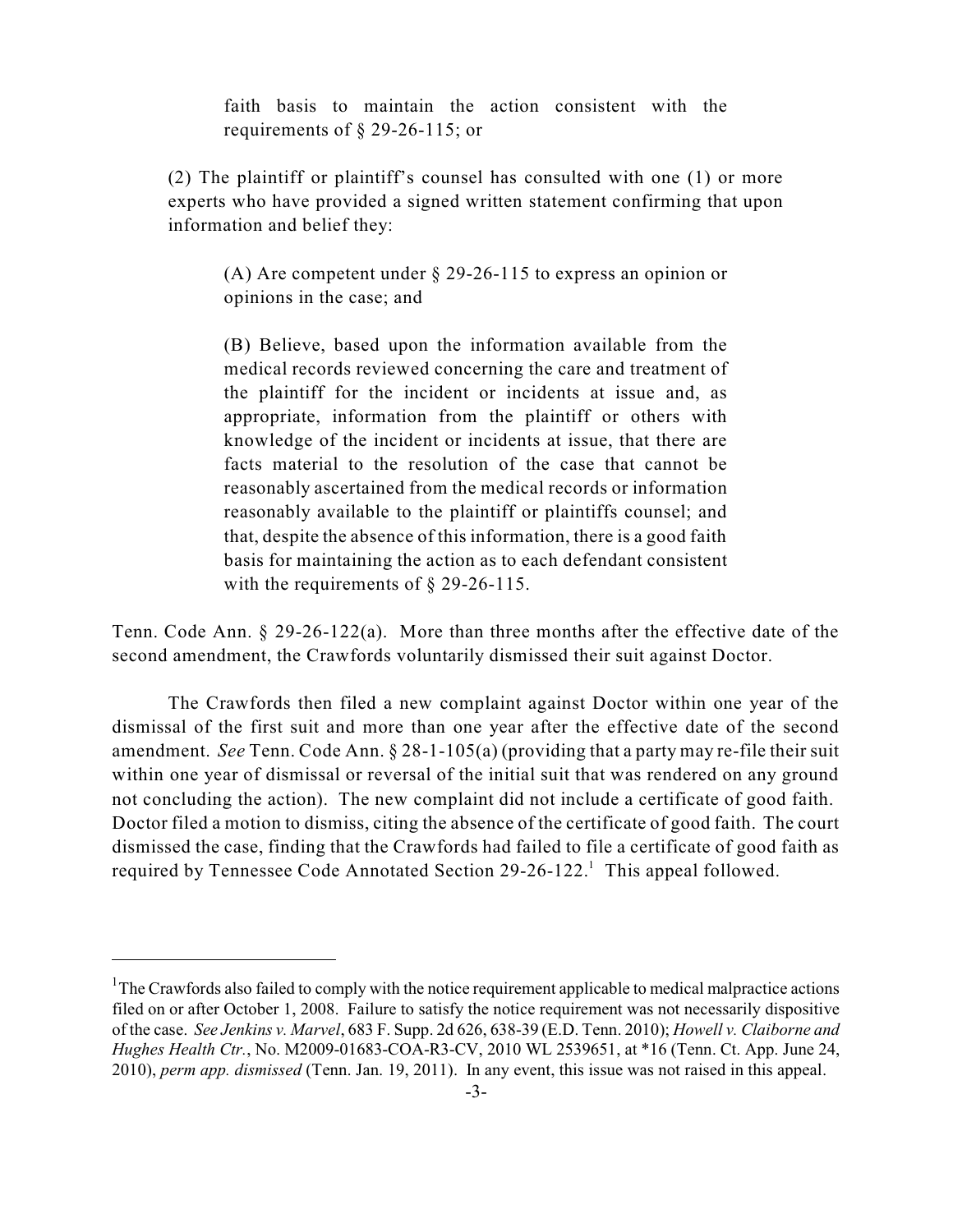#### **II. ISSUE**

We consolidate and restate the issue raised by the Crawfords as follows:

Whether the trial court erred in granting the motion to dismiss when the initial complaint was filed well before the legislature enacted the certificate of good faith filing requirement in Tennessee Code Annotated section 29-26-122.

#### **III. STANDARD OF REVIEW**

A motion to dismiss for failure to state a claim upon which relief can be granted "challenges the legal sufficiency of the complaint, not the strength of the plaintiff's proof[;] therefore, matters outside the pleadings should not be considered in deciding whether to grant the motion." *Trau–Med of America, Inc. v. Allstate Ins. Co.*, 71 S.W.3d 691, 696 (Tenn. 2002). In determining whether the trial court erred in granting the motion to dismiss, this court "must construe the complaint liberally, presuming all factual allegations to be true and giving the plaintiff the benefit of all reasonable inferences." *Id.* The complaint "should not be dismissed for failure to state a claim unless it appears that the plaintiff can prove no set of facts in support of [the] claim that would warrant relief." *Id.* The trial court's grant of the motion to dismiss is subject to a de novo review with no presumption of correctness because we are reviewing the trial court's legal conclusion. *Blackburn v. Blackburn*, 270 S.W.3d 42, 47 (Tenn. 2008); *Union Carbide Corp. v. Huddleston*, 854 S.W.2d 87, 91 (Tenn. 1993).

#### **IV. DISCUSSION**

Medical malpractice claims are a specialized type of negligence action. Such actions in this state are controlled by the medical malpractice statutes. In order to prevail in such an action, the plaintiff must prove: (1) the recognized standard of professional care; (2) that the defendant failed to act in accordance with the applicable standard of care; and (3) that as a proximate result of the defendant's negligent act or omission, the plaintiff suffered an injury which otherwise would not have occurred. Tenn. Code Ann. § 29-26-115. If expert testimony is required to prove the medical malpractice claim, the plaintiff must include a certificate of good faith with their complaint, evidencing that a medical expert has reviewed their claim and found their claim to be meritorious, or risk dismissal of the claim with prejudice. *See* Tenn. Code Ann. § 29-26-122(a). Here, a certificate of good faith was never filed.

The Crawfords contend that the trial court erred in applying the portion of Tennessee Code Annotated section 29-26-122 that was amended to include the requirement of a contemporaneous filing of a certificate of good faith. They assert that the amendment of the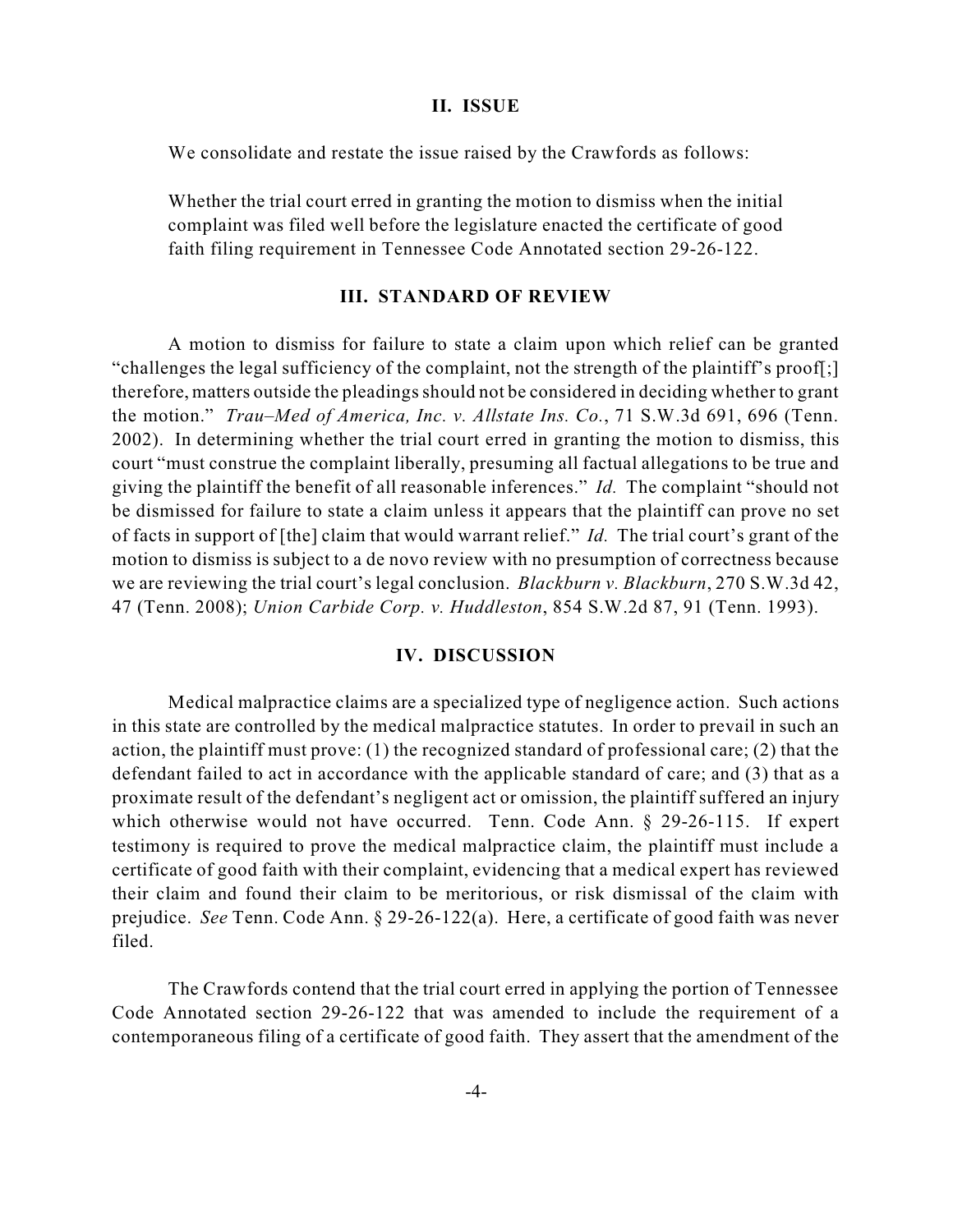statute was a substantive change in the law that could not be applied retroactively to their case that was initially filed prior to the amendment. They acknowledge cases from this court that have held otherwise but argue that this court failed to determine whether the amendment was procedural or substantive and that such an analysis is necessary in this case. Doctor responds that the second suit filed by the Crawfords pursuant to the saving statute was a new action, subject to the filing requirement in place at the time of filing.

The Crawfords voluntary dismissed their initial complaint pursuant to Rule 41.01 of the Tennessee Rules of Civil Procedure, which provides, in pertinent part,

(1) Subject to [certain rules], and except when a motion for summary judgment made by an adverse party is pending, the plaintiff shall have the right to take a voluntary nonsuit to dismiss an action *without prejudice*[.]

(Emphasis added). The Crawfords filed their second complaint pursuant to the saving statute codified in Tennessee Code Annotated section 28-1-105 and entitled as "New Actions." As applicable to this case, the saving statute provides,

(a) If the action is commenced within the time limited by a rule or statute of limitation, but the judgment or decree is rendered against the plaintiff upon any ground not concluding the plaintiff's right of action, or where the judgment or decree is rendered in favor of the plaintiff, and is arrested, or reversed on appeal, the plaintiff, or the plaintiff's representatives and privies, as the case may be, may, from time to time, commence a *new action* within one (1) year after the reversal or arrest.

Tenn. Code Ann. § 28-1-105(a) (emphasis added). A new action is commenced by filing a complaint with the clerk of court. *Frazier v. E. Tennessee Baptist Hosp., Inc.*, 55 S.W.3d 925, 928 (Tenn. 2001). While the new action does not have to include the identical claims as the prior complaint, the new action must "allege substantially the same cause of action," including "identity of the parties." *Foster v. St. Joseph Hosp.*, 158 S.W.3d 418, 422 (Tenn. Ct. App. 2004). A plaintiff filing a new action is entitled to "the same procedural and substantive benefits which were available to the plaintiff in the first action." *Energy Sav. Prods., Inc. v. Carney*, 737 S.W.2d 783, 785 (Tenn. Ct. App. 1987) (providing that in actions filed pursuant to the saving statute, a plaintiff may amend a complaint to include a claim arising out of and part of the "conduct and transaction" alleged in the initial complaint). This does not mean that the plaintiff may ignore the filing requirements that are in place at the time the new complaint is filed. This court has consistently held that plaintiffs must comply with the filing requirements that are in existence at the time the new complaint is filed. *Myers v. AMISUB (SFH), Inc.*, No. W2010-00837-COA-R9-CV, 2011 WL 664753, at \*2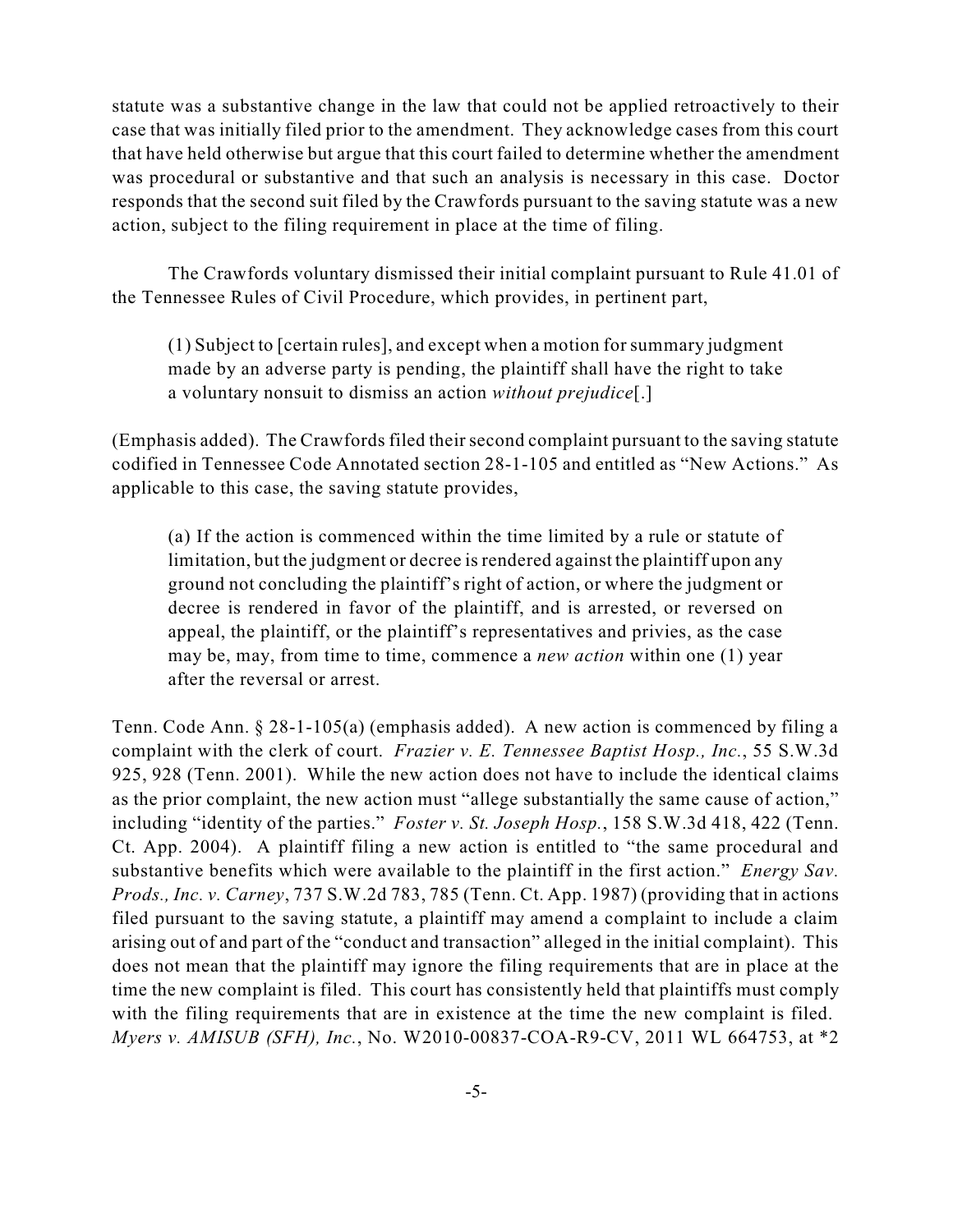(Tenn. Ct. App. Feb. 24, 2011), *perm. app. granted* (Tenn. Aug. 23, 2011); *Barnett v. Elite Sports Med.*, No. M2010-00619-COA-R3-CV, 2010 WL 5289669, at \*2 (Tenn. Ct. App. Dec. 17, 2010).

When the Crawfords filed their initial complaint in 2006, they were not required to file a certificate of good faith. *See* 2008 Tenn. Pub. Acts, ch. 919 (codified as Tenn. Code Ann. § 29-26-122). When the new action was filed, it proceeded as its own cause of action "that must stand or fall on its own." *Robles v. Vanderbilt Univ. Med. Ctr.*, No. M2010- 01771-COA-R3-CV, 2011 WL 1532069, at \*3 (Tenn. Ct. App. Apr. 19, 2011), *perm. app. denied* (Tenn. Aug. 25, 2011). We believe the new action "was governed by the statutory provisions which became effective as amended on July 1, 2009." *Myers*, 2011 WL 664753, at \*2 (citing *Howell*, 2010 WL 2539651, at \*16). In *Howell*, this court held that the trial court abused its discretion in not excusing compliance with the medical malpractice notice requirement that went into effect five days before the parties' suit was filed under the saving statute. 2010 WL 2539651, at \*16-17. Likewise, we hold that the new action filed by the Crawfords was subject to the statutory requirements in place at the time of filing and that absent extraordinary cause, failure to comply with these requirements merited dismissal of the case with prejudice pursuant to Tennessee Code Annotated section 29-26-122.

In so holding, we acknowledge the cases cited by the Crawfords in support of their argument but ultimately conclude that reliance on those cases is misplaced. *See Williams v. United States*, 754 F. Supp. 2d 942 (W.D. Tenn. 2010); *Estate of Bell v. Shelby County Health Care Corp.*, 318 S.W.3d 823 (Tenn. 2010). In *Williams*, the federal district court held that the newly enacted medical malpractice certificate requirement was a substantive change in the law, requiring compliance by the plaintiff even though the action was filed in federal court. 754 F. Supp. 2d at 948-53. In *Bell*, the Tennessee Supreme Court held that a substantive change in the law regarding a cap on damages under the Governmental Tort Liability Act was not applicable to a claim for damages that had vested prior to the change. 318 S.W.3d at 833. Analogizing their case with *Williams* and *Bell*, the Crawfords argue that the enactment of the certificate of good faith filing requirement was a substantive change in the law. They opine that before the certificate of good faith requirement was passed, they had a vested right to proceed through discovery without producing a certificate of good faith indicating that they had consulted with a medical expert. They assert that this substantive change in the law cannot disturb their vested right of unimpeded discovery. We find this claim unavailing regardless of whether the enactment of the contemporaneous filing of the certificate of good faith requirement was a substantive or procedural change in the law.

Here, the Crawfords had a distinct advantage when they filed the second suit because they had proceeded through nearly three years of litigation before voluntarily dismissing their first suit. Thus, they had ample time in the first lawsuit to interview experts, conduct